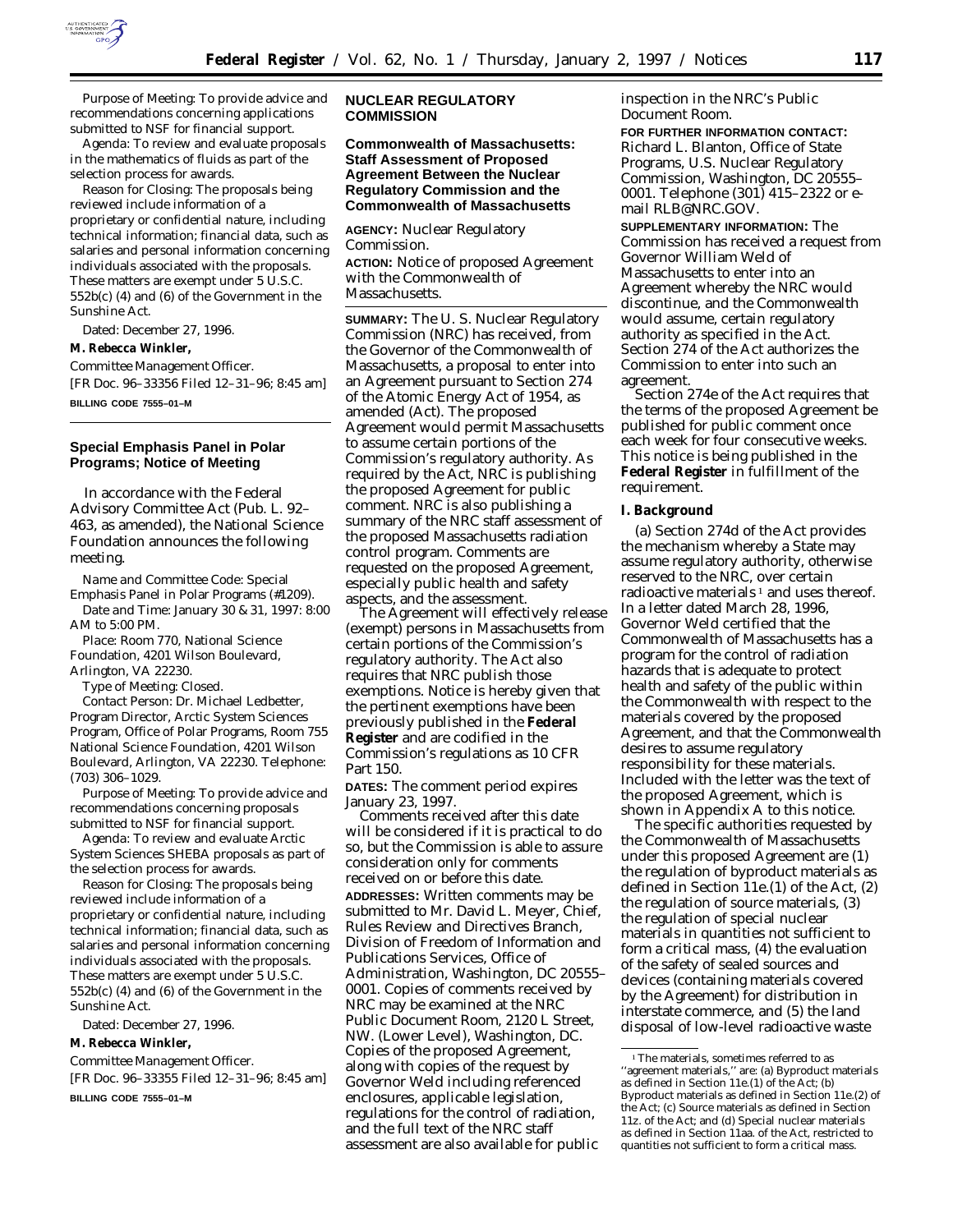(as defined in the Low-Level Radioactive Waste Policy Amendments Act of 1985, 42 U.S.C. 2021b) received from other persons. The Commonwealth does not wish to assume authority over the regulation of byproduct materials as defined in Section 11e.(2) of the Act, that is over tailings from the recovery of source materials from ore, but does reserve the right to apply at a future date for an amended agreement to assume authority in this area.

(b) The proposed agreement contains nine articles that (1) list the materials and activities to be covered by the Agreement; (2) specify the activity for which the Commission will retain regulatory authority; (3) allow for future amendment of the Agreement; (4) allow for certain regulatory changes by the Commission; (5) reference the continued authority of the Commission for purposes of safeguarding nuclear materials and restricted data; (6) commit the Commonwealth and NRC to exchange information necessary to maintain coordinated and compatible programs; (7) recognize reciprocity of licenses issued by the respective agencies; (8) identify criteria for the suspension or termination of the Agreement; and (9) specify the proposed effective date. The Commission reserves the option to modify the terms of the proposed Agreement in response to comments, to correct errors, and to make editorial changes in style. Also, because of several issues posed by this request which required resolution before the Agreement could be concluded, the effective date requested by the Governor could not be realized. The final text of the Agreement, with the actual effective date, will be published after the Agreement is approved by the Commission.

(c) The Massachusetts radiation control program currently regulates users of naturally-occurring and accelerator-produced radioactive materials, and users of certain radiationproducing electronic machines. The program was enabled by Massachusetts law (Massachusetts General Law [M.G.L.] Chapter 111, § 5B) in 1958. This statute was later replaced by M.G.L. Chapter 111, Sections 5M through 5P. In 1987, M.G.L. Chapter 111H was added to provide for the regulation of low-level radioactive waste. Section 7 of the legislation contains the authority for the Governor to enter into an Agreement with the Commission.

The Massachusetts regulations contain provisions for the orderly transfer of authority over NRC licenses to the regulatory control of the Commonwealth. After the effective date

of this proposed Agreement, licenses issued by NRC will continue in effect under Massachusetts regulatory authority until these licenses expire or are replaced by Commonwealth issued licenses.

(d) The NRC staff assessment finds the proposed Massachusetts program adequate to protect public health and safety, and compatible with the NRC program for materials regulation.

**II. Summary of the NRC Staff Assessment of the Massachusetts Program for the Control of Agreement Materials**

NRC staff has examined the proposed Massachusetts radiation control program with respect to the ability of the program to regulate agreement materials. The examination was based on the Commission's policy statement *''Criteria for Guidance of States and NRC in Discontinuance of NRC Regulatory Authority and Assumption Thereof by States Through Agreement''* (referred to herein as the ''criteria'') (46 FR 7540; January 23, 1981, as amended).

(a) *Organization and Personnel.* The proposed program unit responsible for regulating agreement materials will consist of 13 technical/professional positions within the existing radiation control program of the Massachusetts Department of Public Health. The qualifications for staff members specified in the personnel position descriptions, and the qualifications of the current staff members, meet the criteria for education, training and experience. All current staff members hold at least bachelor's degrees in physical or life sciences, or have a combination of education and experience at least equivalent to a bachelor's degree. Most staff members hold advanced degrees, and have had additional training and experience in radiation protection. Senior staff have more than five years experience each in radiation control programs. The program director has a master's degree in public health and 15 years experience in regulatory health physics.

(b) *Legislation and Regulations.* The Massachusetts Department of Public Health is designated by statute to be the radiation control agency. The Department is provided by statute with the authority to promulgate regulations, issue licenses, issue orders, conduct inspections, and to enforce compliance with regulations, license conditions, and orders. Licensees are required by law to provide access to inspectors.

The Department has adopted regulations (Massachusetts Regulations for the Control of Radiation or MRCR) providing radiation protection standards

essentially identical to the standards in 10 CFR Part 20. Technical definitions in the MRCR are also essentially identical. The MRCR require consideration of the total radiation doses to individuals from all sources of radiation (except background radiation and radiation from medical treatment or examinations, as is the case in the NRC rules), whether the sources are in the possession of the licensee or not. The MRCR also require appropriate surveys and personnel monitoring under the close supervision of technically competent people, and the use of radiation labels, signs and symbols essentially identical to those contained in 10 CFR Part 20. Posting requirements and instruction of workers requirements adopted in the MRCR are compatible with the equivalent current requirements of the NRC.

Nothing in the Massachusetts statutes or regulations seeks to regulate areas not permitted by the Atomic Energy Act. The MRCR contain a provision to avoid interference with those regulatory requirements imposed by NRC pursuant to the Act, and for which Commonwealth licensees have not been exempted under the agreement.

(c) *Storage and Disposal.* The MRCR also contain compatible requirements for the storage of radioactive material, and for the disposal of radioactive material as waste. The waste disposal requirements cover both waste disposal by material users and the land disposal of waste received from other persons. The NRC staff noted some differences in the MRCR waste regulations as compared to the NRC regulations in 10 CFR Part 61, but determined that the differences are related either to the prohibition of shallow land burial as a disposal technology or to the ownership of the disposal site by the Massachusetts Low-Level Radioactive Waste Management Board. Because of these special provisions, NRC staff determined that the differences in the regulations do not reduce the ability of the Massachusetts radiation control program to protect health and safety, nor reduce the compatibility of the program or the regulations themselves.

(d) *Transportation of Radioactive Material.* The MRCR contains rules equivalent to 10 CFR Part 71 as in effect prior to April 1, 1996. Effective on that date, the NRC amended Part 71. Under current policy, an existing Agreement State is allowed up to three years after NRC adopts a final rule to adopt a compatible rule, or to impose each regulatory provision of the rule using an alternate legally binding requirement (LBR), such as an order or license condition. A State seeking an agreement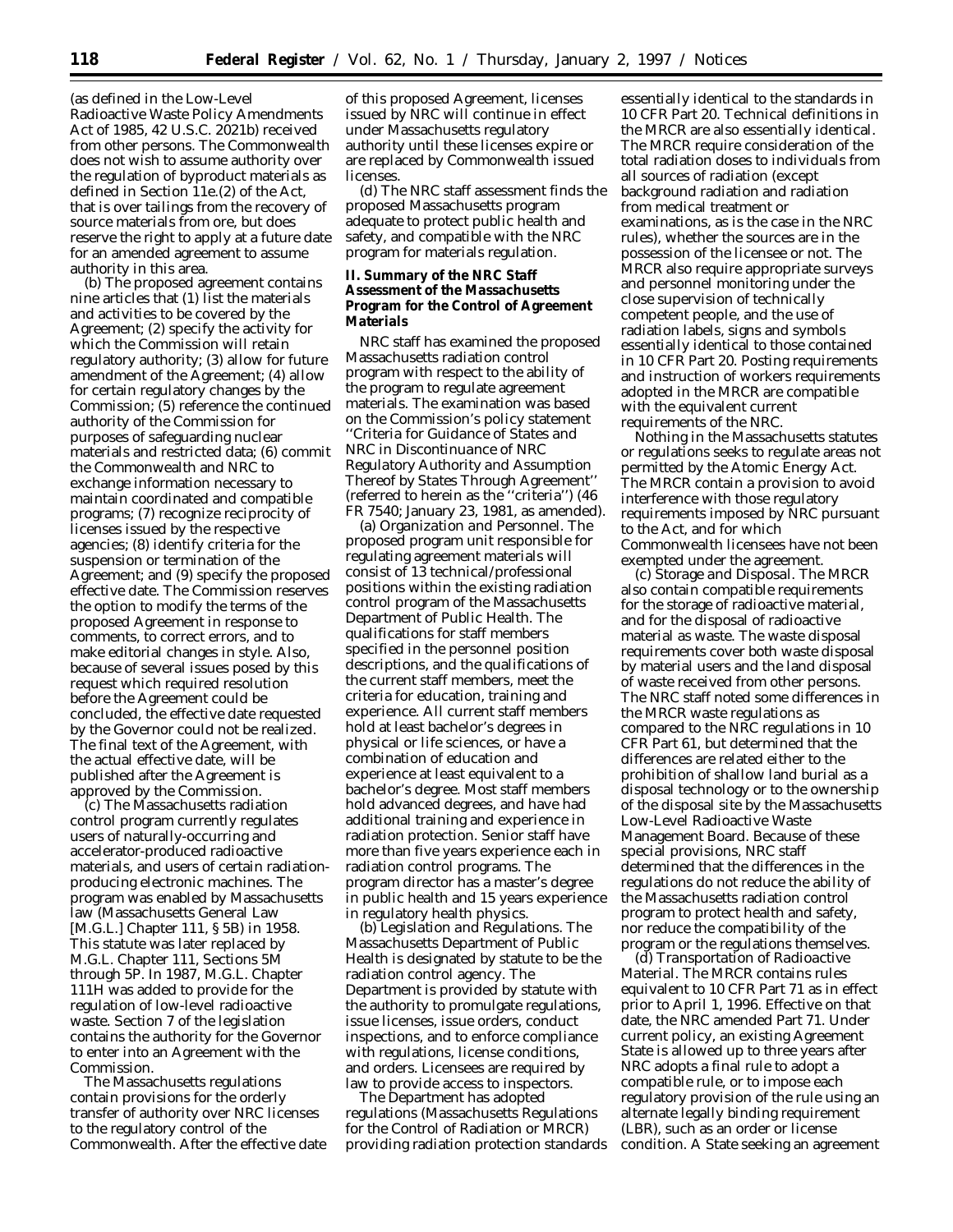is expected to have effective rules or LBRs compatible with those of NRC in effect at the time the agreement becomes effective. The intent of this expectation is to spare licensees in the new Agreement State from the ''whipsaw'' effect of being subjected first to the new NRC requirements, then the old requirements when the agreement takes effect, then again to the new requirements when later adopted by the State. Massachusetts is in the process of adopting rules compatible with the revised 10 CFR Part 71. However, these rules may not become effective before the Agreement is signed. Massachusetts intends to impose the requirements of the new Part 71 rules in the interim by issuing appropriate orders to the affected licensees.

(e) *Recordkeeping and Incident Reporting.* The MRCR incident reporting requirements are similar to the requirements in the NRC rules. The NRC staff noted that for some NRC rules that specify a records retention period of less than five years, the retention period specified in the MRCR is shorter. The NRC staff concluded, however, that the retention periods specified in the MRCR rules are adequate since the retention periods are long enough to permit examination of the records during routine inspections. The MRCR imposes retention requirements similar to the NRC rules for records which must be retained indefinitely or until the license is terminated.

(f) *Evaluation of License Applications.* The MRCR contains requirements equivalent to the current NRC regulations specifying the required content of applications for licenses, renewals, and amendments. The MRCR also provide requirements equivalent to the NRC requirements for issuing licenses and specifying the terms and conditions of licenses. The agreement materials program unit has adopted a procedure for processing applications that assures the regulatory requirements will be met, or, if appropriate, exceptions granted. The program unit has the authority by Statute to impose requirements in addition to the requirements specified in the regulations. The program unit also retains by regulation the authority to grant specific exemptions from the requirements of the regulations. The MRCR specifies qualifications for the use of radioactive materials in or on humans that are similar to the NRC requirements in 10 CFR Part 35.

The Massachusetts licensing procedures manual, along with the accompanying regulatory guides, are adapted from similar NRC documents and contain adequate guidance for the

agreement materials program unit staff to use when evaluating license applications.

(g) *Inspections and Enforcement.* The Massachusetts radiation control program has adopted a schedule providing for the inspection of licensees as frequently as, or more frequently than, the inspection schedule used by NRC. The agreement materials program unit has adopted procedures for the conduct of inspections, the reporting of inspection findings, and the report of inspection results to the licensees. The program has also adopted procedures for enforcement in the MRCR.

(h) *Regulatory Administration.* The Massachusetts Department of Public Health is bound by procedures specified in Commonwealth statute for rulemaking. The program has adopted procedures to assure fair and impartial treatment of license applicants.

(i) *Cooperation with Other Agencies.* The MRCR deems the holder of an NRC license on the effective date of the Agreement to possess a like license issued by Massachusetts. The MRCR provides that these former NRC licenses will expire either 90 days after receipt from the radiation control program of a notice of expiration of such license or on the date of expiration specified in the NRC license, whichever is earlier. The MRCR also provides for ''timely renewal.'' This provision affords the continuance of licenses for which an application for renewal has been filed more than 30 days prior to the date of expiration of the license. Licenses in timely renewal are not excluded from the transfer continuation provision. The MRCR provide exemptions from the Commonwealth's requirements for licensing of sources of radiation for NRC and U.S. Department of Energy contractors or subcontractors.

The Department of Public Health and the Department of Labor and Industries have entered into a Memorandum of Understanding, as authorized elsewhere in Massachusetts law, which provides for the Department of Public Health to exercise the responsibility and authority of the Department of Labor and Industries with respect to radiation and radioactive materials. The Department of Environmental Protection is designated as the agency to adopt the suitability standards for any proposed disposal site under the Massachusetts Low-Level Radioactive Waste Management Act. The Department of Public Health will license and regulate the site only after the Executive Secretary for Environmental Affairs has determined that the report on the site characterization study is in conformance with the suitability

standards, and the Low-Level Radioactive Waste Management Board has selected the operator.

The proposed Agreement commits the Commonwealth to use its best efforts to cooperate with the NRC and the other Agreement States in the formulation of standards and regulatory programs for the protection against hazards of radiation and to assure that the Commonwealth's program will continue to be compatible with the Commission's program for the regulation of like materials. The proposed Agreement stipulates the desirability of reciprocal recognition of licenses, and commits the Commission and the Commonwealth to use their best efforts to accord such reciprocity.

#### **III. Staff Conclusion**

Subsection 274d of the Act provides that the Commission shall enter into an agreement under subsection 274b with any State if:

(a) The Governor of the State certifies that the State has a program for the control of radiation hazards adequate to protect public health and safety with respect to the materials within the State covered by the proposed Agreement, and that the State desires to assume regulatory responsibility for such materials; and

(b) The Commission finds that the State program is in accordance with the requirements of Subsection 274o, and in all other respects compatible with the Commission's program for the regulation of such materials, and that the State program is adequate to protect public health and safety with respect to the materials covered by the proposed Agreement.

On the basis of its assessment, the NRC staff has concluded that the Commonwealth of Massachusetts meets the requirements of Section 274 of the Act. The Commonwealth's statutes, regulations, personnel, licensing, inspection, and administrative procedures are compatible with those of the Commission and adequate to protect public health and safety with respect to the materials covered by the proposed Agreement. Since the Commonwealth is not seeking authority over byproduct material as defined in Section 11e.(2) of the Act, Subsection 274o is not applicable to the proposed Agreement. The language of the Agreement requested by Governor Weld has been revised to reflect that the effective date of the proposed Agreement and the location at which it will be signed remain to be determined. Certain conventions have been used to highlight the proposed revisions. New language is shown inside boldfaced arrows, while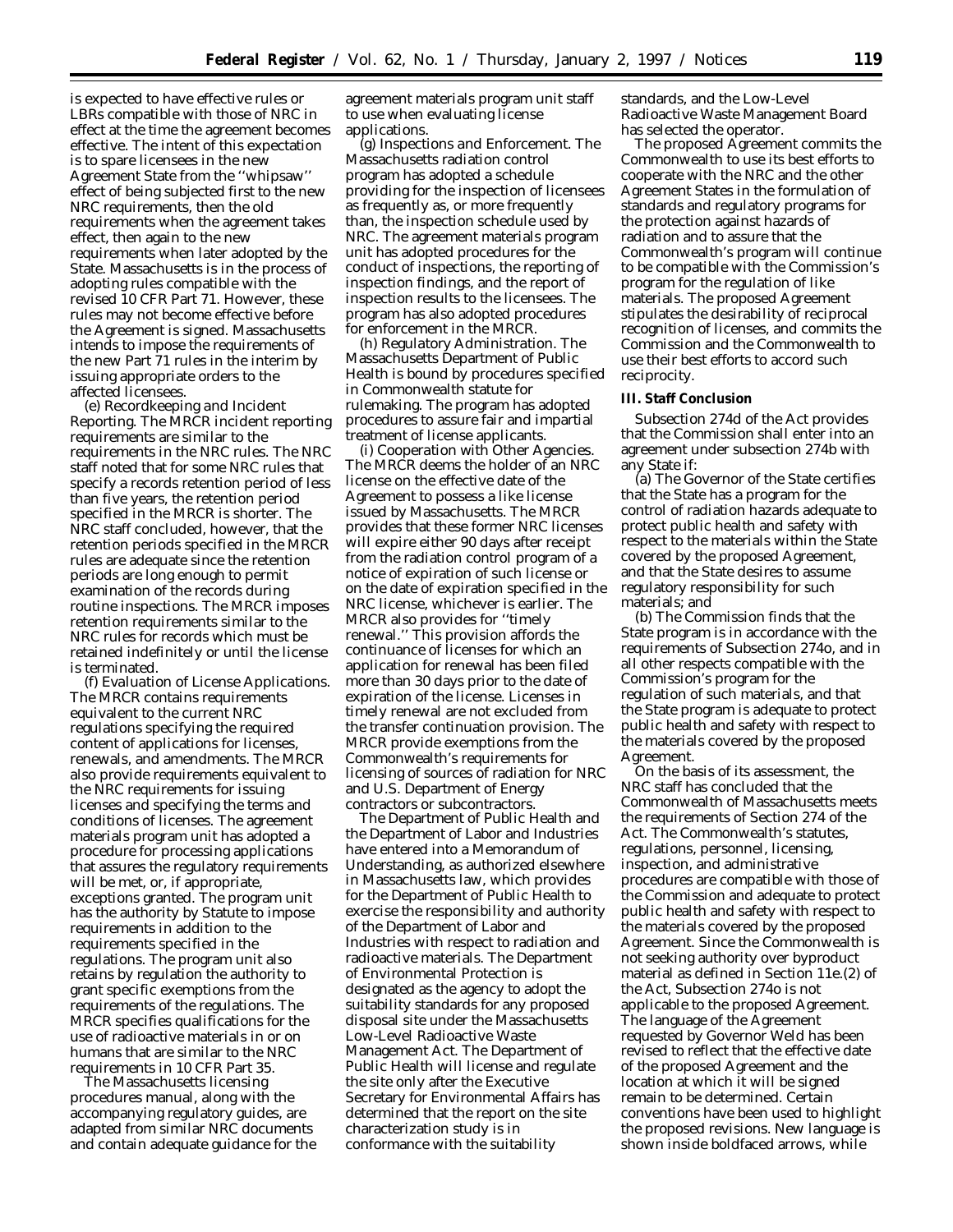language that would be deleted is set off with brackets.

**IV. Small Business Regulatory Enforcement Fairness Act**

In accordance with the Small Business Regulatory Enforcement Fairness Act of 1996, the NRC has determined that this action is not a major rule and has verified this determination with the Office of Information and Regulatory Affairs of the Office of Management and Budget (OMB).

Dated at Rockville, Maryland, this 19th day of December 1996.

For the U.S. Nuclear Regulatory

Commission. **Paul H. Lohaus,**

# *Acting Director, Office of State Programs.*

## **Appendix A—Proposed Agreement**

**Agreement Between the United States Nuclear Regulatory Commission and the Commonwealth of Massachusetts for the Discontinuance of Certain Commission Regulatory Authority and Responsibility Within the Commonwealth Pursuant to Section 274 of the Atomic Energy Act of 1954, as Amended**

Whereas, The United States Nuclear Regulatory Commission (hereinafter referred to as the Commission) is authorized under Section 274 of the Atomic Energy Act of 1954, as amended (hereinafter referred to as the Act), to enter into agreements with the Governor of any State providing for discontinuance of the regulatory authority of the Commission within the State under Chapters 6, 7, and 8, and Section 161 of the Act with respect to by-product materials as defined in Sections 11e.(1) and (2) of the Act, source materials, and special nuclear materials in quantities not sufficient to form a critical mass; and,

Whereas, The Governor of the Commonwealth of Massachusetts is authorized under Massachusetts General Laws, Chapter 111H, to enter into this Agreement with the Commission; and,

Whereas, The Governor of the Commonwealth of Massachusetts certified on [June 1, 1995,] >March 28, 1996,< that the Commonwealth of Massachusetts (hereinafter referred to as the Commonwealth) has a program for the control of radiation hazards adequate to protect [the] public health and safety with respect to the materials within the Commonwealth covered by this Agreement, and that the Commonwealth desires to assume regulatory responsibility for such materials; and,

Whereas, The Commission found on [November 1, 1995,] >(date to be determined)< that the program of the Commonwealth for the regulation of the materials covered by this Agreement is compatible with the Commission's program for the regulation of such materials and is adequate to protect public health and safety; and,

Whereas, The Commonwealth and the Commission recognize the desirability and importance of cooperation[s] between the Commission and the Commonwealth in the formulation of standards for protection against hazards of radiation and in assuring that Commonwealth and Commission programs for protection against hazards of radiation will be coordinated and compatible; and,

Whereas, The Commission and the Commonwealth recognize the desirability of reciprocal recognition of licenses and exemptions from licensing of those materials subject to this Agreement; and,

Whereas, This Agreement is entered into pursuant to the provisions of the Atomic Energy Act of 1954, as amended;

Now, Therefore, It is hereby agreed between the Commission and the Governor of the Commonwealth, acting in behalf of the Commonwealth, as follows:

## *Article I*

Subject to the exceptions provided in Articles II, IV, and V, the Commission shall discontinue, as of the effective date of this Agreement, the regulatory authority of the Commission in the Commonwealth under Chapters 6, 7, and 8, and Section 161 of the Act with respect to the following materials:

A. By-product materials as defined in Section 11e.(1) of the Act;

B. Source materials;

C. Special nuclear materials in quantities not sufficient to form a critical mass; and,

D. Licensing of Low-Level Radioactive Waste Facilities.

### *Article II*

This Agreement does not provide for discontinuance of any authority and the Commission shall retain authority and responsibility with respect to regulation of:

A. The construction and operation of any production or utilization facility;

B. The export from or import into the United States of by-product, source, or special nuclear material, or of any production or utilization facility;

C. The disposal into the ocean or sea of by-product, source, or special nuclear waste materials as defined in regulations or orders of the Commission;

D. The disposal of such other byproduct, source, or special nuclear material as the Commission from time to time determines by regulation or order should, because of the hazards or potential hazards thereof, not be so disposed of without a license from the Commission; and,

E. The extraction or concentration of source material from source material ore and the management and disposal of the resulting by-product material.

## *Article III*

This Agreement may be amended, upon application by the Commonwealth and approval by the Commission, to include the additional area(s) specified in Article II, paragraph E, whereby the Commonwealth can exert regulatory control over the materials stated therein.

#### *Article IV*

Notwithstanding this Agreement, the Commission may from time to time by rule, regulation, or order, require that the manufacturer, processor, or producer of any equipment, device, commodity, or other product containing source, by-product, or special nuclear material shall not transfer possession or control of such product except pursuant to a license or an exemption from licensing issued by the Commission.

## *Article V*

This Agreement shall not affect the authority of the Commission under Subsection 161b or 161i of the Act to issue rules, regulations, or orders to protect the common defense and security, to protect restricted data or to guard against the loss or diversion of special nuclear material.

#### *Article VI*

The Commission will use its best efforts to cooperate with the Commonwealth and other Agreement States in the formulation of standards and regulatory programs of the Commonwealth and the Commission for protection against hazards of radiation and to assure that Commonwealth and Commission programs for protection against hazards of radiation will be coordinated and compatible. The Commonwealth will use its best efforts to cooperate with the Commission and other Agreement States in the formulation of standards and regulatory programs of the Commonwealth and the Commission for protection against hazards of radiation and to assure that the Commonwealth's program will continue to be compatible with the program of the Commission for the regulation of like materials. The Commonwealth and the Commission